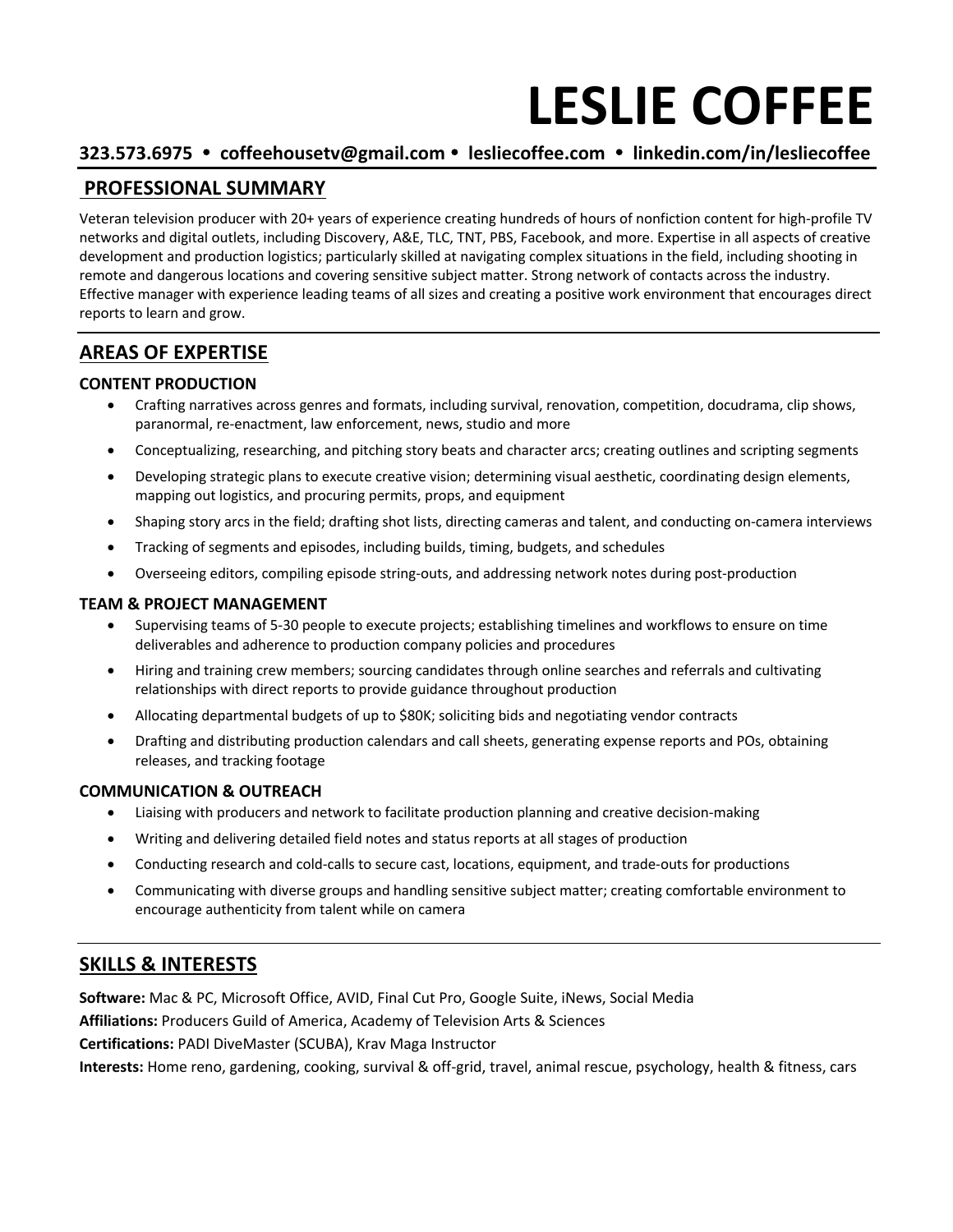# **LESLIE COFFEE**

# **323.573.6975 coffeehousetv@gmail.com lesliecoffee.com linkedin.com/in/lesliecoffee**

### **SELECTED CREDITS**

| <b>DR. PIMPLE POPPER</b>                                                        | <b>Medical series</b>              | TLC / Ping Pong Productions Field Producer                             |                                    | 2021          |
|---------------------------------------------------------------------------------|------------------------------------|------------------------------------------------------------------------|------------------------------------|---------------|
| <b>HOMESTEAD RESCUE</b>                                                         | <b>Build &amp; Survival series</b> | Discovery / All3Media                                                  | <b>Build Producer</b>              | $2019 - 2021$ |
| <b>MODERN MARVELS</b>                                                           | Science & Tech series              | <b>History / Six West Media</b>                                        | <b>Field Producer</b>              | 2020          |
| PICK, FLIP, & DRIVE                                                             | Car restoration series             | Facebook Watch /<br><b>Eureka Productions</b>                          | <b>Build Manager</b>               | 2018          |
| <b>RUSTIC REHAB</b>                                                             | Home renovation series             | HGTV / Pie Town<br><b>Productions</b>                                  | Show Producer                      | 2017          |
| <b>BUSHCRAFT BUILD-OFF</b>                                                      | Survival competition<br>series     | Discovery / Original<br><b>Productions</b>                             | Segment (Build)<br>Producer        | 2017          |
| <b>BRING IT!</b>                                                                | Dance docuseries                   | Lifetime / Pilgrim                                                     | <b>Supervising Producer</b>        | 2016          |
| <b>NAKED &amp; AFRAID</b>                                                       | Survival docuseries                | Discovery / Renegade 83                                                | <b>Supervising Producer</b>        | 2015          |
| <b>SHIPPING WARS</b>                                                            | Workplace-based<br>docuseries      | A&E / Megalomedia                                                      | Field Producer / Story<br>Producer | 2014          |
| <b>HELP DESK WITH</b><br><b>DEEPAK CHOPRA</b>                                   | Lifestyle specials                 | <b>OWN / All In Productions</b>                                        | <b>Field Producer</b>              | 2013          |
| <b>PRIVATE LIVES OF</b><br><b>NASHVILLE WIVES</b>                               | Reality docuseries                 | <b>TNT / Evolution Media</b>                                           | Field Producer                     | 2013          |
| <b>MARSHAL LAW: TEXAS</b>                                                       | Law enforcement<br>docuseries      | TNT / Megalomedia / Jerry<br><b>Bruckheimer TV / Warner</b><br>Horizon | Field Producer                     | 2013          |
| <b>THE SUPER</b>                                                                | Workplace-based<br>docuseries      | AXS TV / Candor<br><b>Entertainment</b>                                | <b>Supervising Producer</b>        | 2012          |
| <b>WORLD'S WILDEST</b><br><b>POLICE VIDEOS</b>                                  | Clip show                          | Spike / Pilgrim                                                        | Segment Producer                   | 2012          |
| <b>TEXAS WOMEN</b>                                                              | Reality docuseries                 | <b>CMT / 3 Ball Productions</b>                                        | <b>Story Producer</b>              | 2011          |
| <b>POLICE WOMEN OF</b><br><b>BROWARD COUNTY /</b><br><b>CINCINNATI / DALLAS</b> | Law enforcement<br>docuseries      | TLC / Relativity Real                                                  | <b>Field Producer</b>              | $2010 - 2011$ |